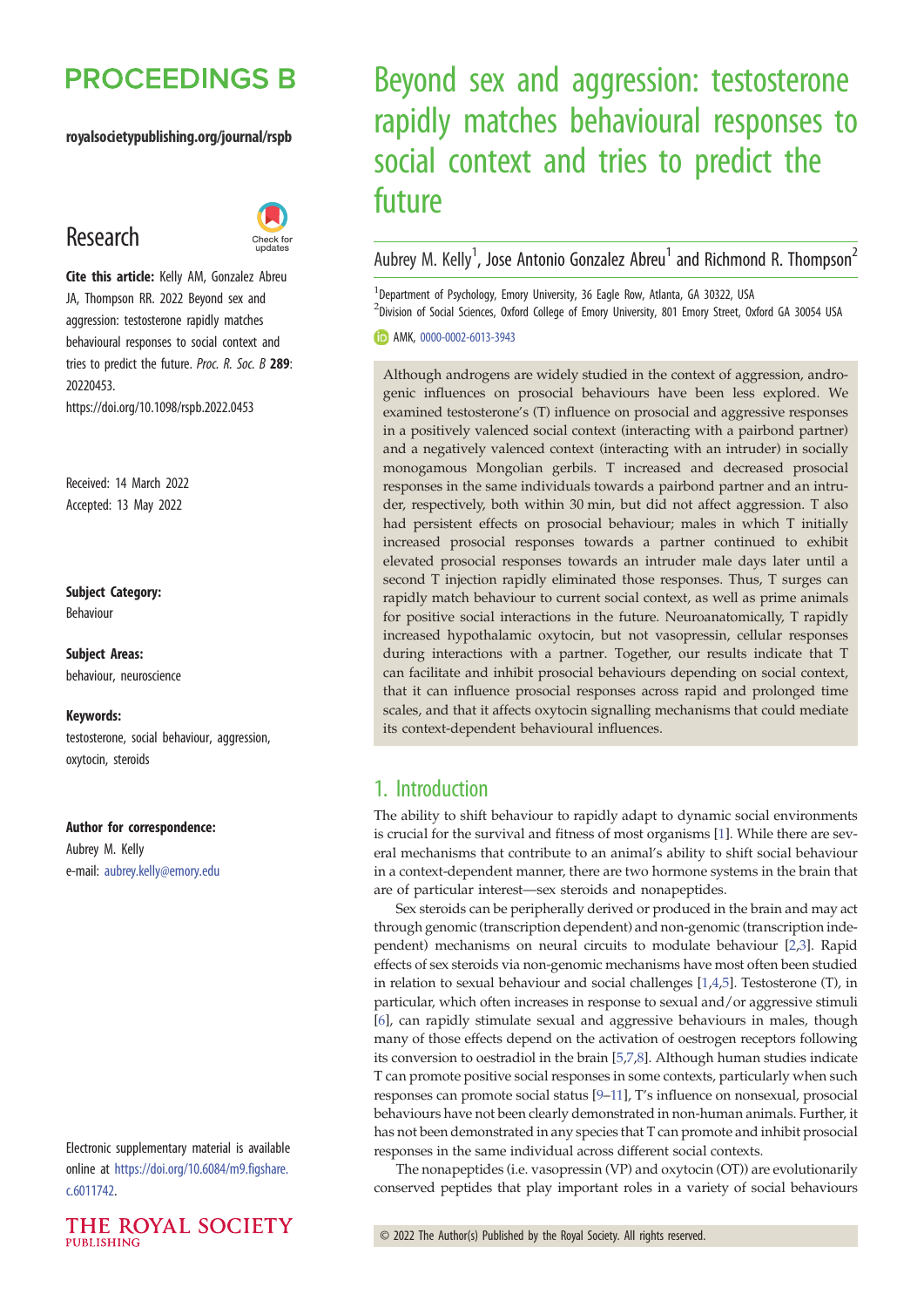ranging from affiliation to anxiety and aggression [\[12](#page-8-0)]. Nonapeptides function in a multi-modal manner such that they can modulate neural signalling in a diffusive, slow and global manner, as well as through a targeted axonal, fast and focal manner [[13\]](#page-8-0), the latter of which can allow for the execution of rapid responses to external stimuli. The nonapeptide cell groups of the paraventricular nucleus of the hypothalamus (PVN) represent the largest VP and OT neuronal populations in the brain and play prominent roles in social regulation. Both cell groups send axonal projections throughout the brain, as well as to the pituitary [[14\]](#page-8-0). Because OT can serve to facilitate the stress response as well as enhance prosocial behaviour, it has been proposed that OT generally serves to enhance social saliency and shift an animal's attention towards social cues [[15](#page-8-0)]. This characteristic of OT signalling suggests that this peptide may play a particularly important role in the exhibition of context-appropriate behaviour.

Taken together, steroids and nonapeptides exhibit properties that can facilitate rapid effects on behaviour, and both systems modulate social and aggressive behaviours. Whether these two systems interact to produce context-appropriate behaviour is not well understood. Neurosteroid biosynthesis is regulated by VP and OT in frogs and birds [\[16](#page-8-0)], and, conversely, hypothalamic VP and OT release is modulated by neurosteroids in rats [\[17](#page-8-0)]. Additionally, VP neuronal populations and receptor densities are sensitive to gonadal steroids in rodents and humans [[18](#page-8-0)–[20\]](#page-8-0). However, if and how these systems interact to rapidly modulate social behaviour has not been determined.

In the present study, we first sought to determine the rapid influences of T on prosocial behaviours across different social contexts, including those in which prosocial behaviours are most apparent and presumably adaptive (e.g. interacting with a pairbond partner) and those in which antisocial/aggressive behaviours are most apparent (e.g. a resident intruder). We hypothesized that T would decrease prosocial behaviours across contexts if its primary role is to promote antisocial/ aggressive responses, independent of the current social context. However, if T promotes context-appropriate responses, be they prosocial or antisocial/aggressive, we predicted it would increase prosocial responses towards a partner but decrease prosocial behaviour, and increase aggression, towards a conspecific intruder. Further, if any such influences depend on the activation of non-genomic mechanisms, those influences should occur rapidly (within 30 min). We hypothesized that T would influence PVN OT and/or VP cellular responses to those social cues if steroid—nonapeptide interactions underlie any such effects. To test these hypotheses, we used the socially monogamous Mongolian gerbil (Meriones unguiculatus), a territorial rodent in which adult males and females form stable pair bonds and share a nest in burrows with a few litters of offspring [[21](#page-8-0),[22](#page-8-0)]. Although Mongolian gerbils are affiliative in reproductive contexts with mates and offspring, they exhibit aggression during interactions with novel, same-sex individuals and reliably attack an intruder [[23](#page-8-0)–[26\]](#page-9-0), making it possible to examine how T and neuropeptides may promote context-appropriate behavioural responses.

## 2. Material and methods

#### (a) Animals

All Mongolian gerbils were obtained as young adults (postnatal day (PND) 50–65) from Charles River Laboratories and tested between PND 80–100. Gerbils become sexually mature by PND 60 [[27](#page-9-0)]. Gerbils were group housed (2–4) with same-sex littermates in standard rat polycarbonate cages  $(40.64 \times 20.32 \times$ 20.32 cm) prior to the establishment of male-female pairs. All cages were lined with Sani-Chips bedding and included nesting material, chewing blocks and shepherd shacks. Animals were able to obtain food and water ad libitum and were kept on a 14 L : 10 D cycle. Ambient temperatures were maintained at  $24 \pm 2$ °C. All procedures were approved by the Institutional Animal Care and Use Committee of Emory University (protocol 202000131).

#### (b) Intraperitoneal injections

T (Steraloids) was dissolved in beta-cyclodextrin (Sigma Aldrich) and diluted to 50ug kg−<sup>1</sup> in sterile isotonic saline and injected intraperitoneally (IP). T in beta-cyclodextrin quickly delivers T to the bloodstream for rapid metabolization, resulting in circulating T that resembles natural T pulses [\[28,29\]](#page-9-0). We first validated a dose of T that elevated plasma T within the range of values previously reported in gerbils after pair bonding [[30\]](#page-9-0) (see the electronic supplementary material, figure S1).

#### (c) Behavioural testing

Fourteen adult males were randomly assigned to either a saline group or testosterone (T) group. We used a within-subjects design and tested subjects in 2 pair interaction and 2 residentintruder tests. This allowed us to obtain baseline behaviour in the absence of an acute T injection. Therefore, males in the saline group received saline for both tests 1 and 2, whereas males in the T group received saline for test 1 and T for test 2. We did not counterbalance treatment delivery to avoid potential carryover effects of an acute T injection through long-term genomic mechanisms.

After assignment to the saline or T groups, male subjects and 14 females were moved from same-sex sibling housing into single housing and primed for 1 day by having their future pairbond partner's soiled bedding added to their cage. The day after priming, males were moved into the females' cages and pairs were given 5 days to establish a pair bond. Gerbils that do not accept pairing fight. Pairs were monitored for 48 h after pairing. All pairs exhibited consistent huddling behaviour and no aggression within 48 h after pairing, and thus the pairing was considered to be accepted. Pairs then underwent pair interaction testing over a 3 day period. Gerbils are diurnally active and were tested during the day [\[31\]](#page-9-0). On the first day, all male subjects received an IP injection of saline and were then tested in a pair interaction test. The next day pairs were not tested. The following day, male subjects were re-tested in the pair interaction test after receiving either saline or T. For the next 4 days, pairs were not tested, serving as a washout period to avoid carryover effects of T treatment. Males then underwent a resident-intruder test over a 3 day period. Again, on the first day, all male subjects received an IP injection of saline and were then tested in a resident-intruder test. The next day subjects were not tested. The following day, male subjects were re-tested in the residentintruder test after receiving either saline or T. For the next 5 days, pairs were not tested, serving as a washout period to avoid carryover effects of T treatment through potential genomic mechanisms. Males were then tested in a pair interaction immediate early gene (IEG) test and perfused for subsequent histological analysis [\(figure 1](#page-2-0)) for a timeline of testing.

#### (d) Pair interaction test

Food and water were temporarily removed from the homecage. Male subjects were then administered an IP injection of either saline or T and were then immediately placed back in the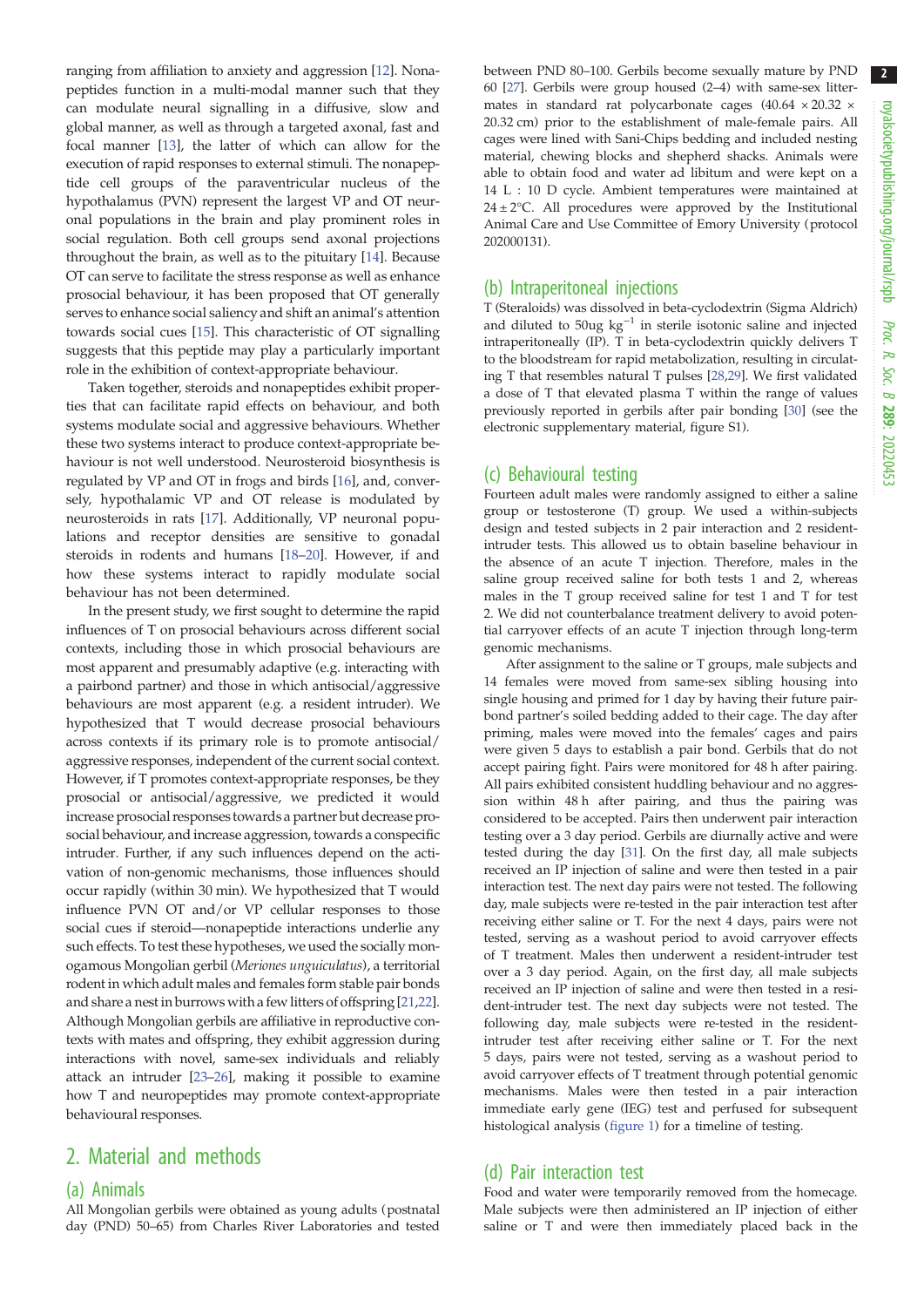<span id="page-2-0"></span>

Figure 1. Testing timeline. Male subjects were primed for pairbonding on day 1. On day 6, subjects underwent the first pair interaction test in which both groups received a saline injection. On day 8, subjects were tested in a second pair interaction test after either a saline injection (saline group) or a testosterone injection (T group). On day 13, subjects underwent the first resident-intruder test in which both groups received a saline injection. On day 15, subjects were tested in a second resident-intruder test after either a saline injection (saline group) or a T injection (T group). On day 21, subjects were perfused immediately after an IEG test where subjects interacted with their pairbond partner.

homecage with their pairbond partner. Pairs were video recorded for 30 min and videos were scored for the time spent engaging in prosocial (positive investigation, positive side-byside contact, huddling, allogrooming) and aggressive (chasing, lunging, pinning, aggressive side-by-side contact) behaviours using behavioural observation research interactive software (BORIS; [\[32](#page-9-0)]). Behaviours for each functional category (i.e. prosocial or aggressive) were summed owing to low frequencies of distinct behaviours for some animals because of natural variation in behaviour. Behaviour was analysed in three 10 min intervals for the 30 min pair interaction because previous studies have found that IP T injections begin to influence behaviour around 20–30 min after injection and thus we hypothesized that any behavioural effects of the T injection would be observable in the 20–30 min post-injection period [[33,34\]](#page-9-0). No aggressive behaviour was observed in any pair interaction test, and thus no data on aggression during the pair interaction tests is reported.

#### (e) Resident intruder test

Food and water were temporarily removed from the homecage. Female partners were also temporarily removed from the homecage and placed in holding cages. Male subjects were then administered an IP injection of either saline or T and were immediately placed back in the homecage for 15 min. A novel, agematched, same-sex conspecific (i.e. an intruder) was then placed into the male's homecage and behaviour was video recorded for 15 min. Male intruders were group housed in same-sex sibling groups and removed directly from their homecage; intruders were allowed 3 h to rest before being used a second time as a stimulus animal. A resident-intruder test was immediately terminated if an injury occurred to any animal and veterinary care was sought. A total of two resident-intruder tests were terminated only on the second day of testing and only in animals in the T group. Behavioural videos were scored for prosocial and aggressive behaviour as described above. Because the resident-intruder test was shorter than the pair interaction test, behaviour was analysed in three 5 min intervals for the 15 min test. Two hours after the end of the resident-intruder test, female partners were returned to the homecage. Pairs were monitored for 15 min for aggression, none of which was observed.

#### (f) Immediate early gene study design

Using the same animals from the tests described above, the IEG study aimed to assess behavioural and neural responses of males injected with saline or T during an interaction with their pairbond partner. Subjects underwent a modified pair interaction test. The female partner was temporarily removed from the homecage and placed in a holding cage. The male subject then received an IP injection of either saline or T and was immediately returned to the homecage. Ten minutes later, female partners were returned to the homecage and the 90 min IEG began. Females remained into the homecage with males for 30 min and were allowed to freely interact. After 30 min, females were removed and males remained in the homecage for an additional 60 min prior to undergoing a perfusion. Pair interactions were video recorded. Prosocial and aggressive behaviours were scored as described above in 10 min intervals for the pair interaction. No aggressive behaviour was observed in any pair, and thus no data on aggression during the IEG test is reported.

#### (g) Histology and immunohistochemistry

At the end of the IEG test, male subjects were immediately euthanized by isoflurane overdose and were transcardially perfused with 0.1 M phosphate buffered saline (PBS) followed by 4% paraformaldehyde dissolved in 0.1 M borate buffer (pH 9.5). Brains were extracted, post-fixed overnight in 4% paraformaldehyde dissolved in 0.1 M borate buffer (pH 9.5) before cryoprotection in 30% sucrose dissolved in PBS for 48 h. Brains were then frozen in Tissue-Tek O.C.T. Compound and stored at −80°C. Prior to immunohistochemical processing, brains were thawed and sectioned coronally at 40 μm using a Leica cryostat, with every third section being saved for use in the present study. Female partners were euthanized; all females were pregnant at the time of euthanasia. Postmortem analysis indicated that fetuses for all female partners were between embryonic day 16–21, suggesting all pair-bonded couples became pregnant within 1 week of pairing. Tissue sections were immunofluorescently stained for VP, OT, and Fos (the protein of the immediate early gene cFos) as previously described [[35](#page-9-0)] (see the electronic supplementary material, figure S2). All females were in late stages of pregnancy; this is consistent with the typical latency to copulation after initial pairing (i.e. typically within 2 days) and a gestation period of 21 days [[36](#page-9-0)].

#### (h) Neural quantification

Photomicrographs were obtained using a Zeiss AxioImager II microscope (see the electronic supplemental materials for more information). For PVN cell counts, we quantified the total number of OT-immunoreactive (-ir) and VP-ir neurons and the number of OT-ir and VP-ir neurons that expressed Fos-ir in the PVN at rostral and caudal levels. A percentage of the number of nonapeptide-ir neurons expressing Fos-ir was used to account for individual differences in nonapeptide cell number. No significant differences between rostral and caudal levels were observed, so an average of the two levels was used for analyses.

#### (i) Statistical analysis

Behavioural data were analysed using repeated measures general linear models (RM GLMs) and Mann-Whitney U-tests. Test (baseline, test 1; manipulation, test 2) was used as a within-subjects factor and group (saline; T) was used as a fixed factor. If T rapidly affected the behavioural responses, we predicted there would be a significant interaction between test and group, such that responses would not change in animals given saline both test days, but would increase (or decrease) in animals given T for test 2. Three time intervals were analysed separately, per the rationale above for the predicted time course for rapid, non-genomic T effects; 0–10, 10–20, 20–30 min post injection for the pair interaction test because previous studies have found that IP T injections begin to influence behaviour around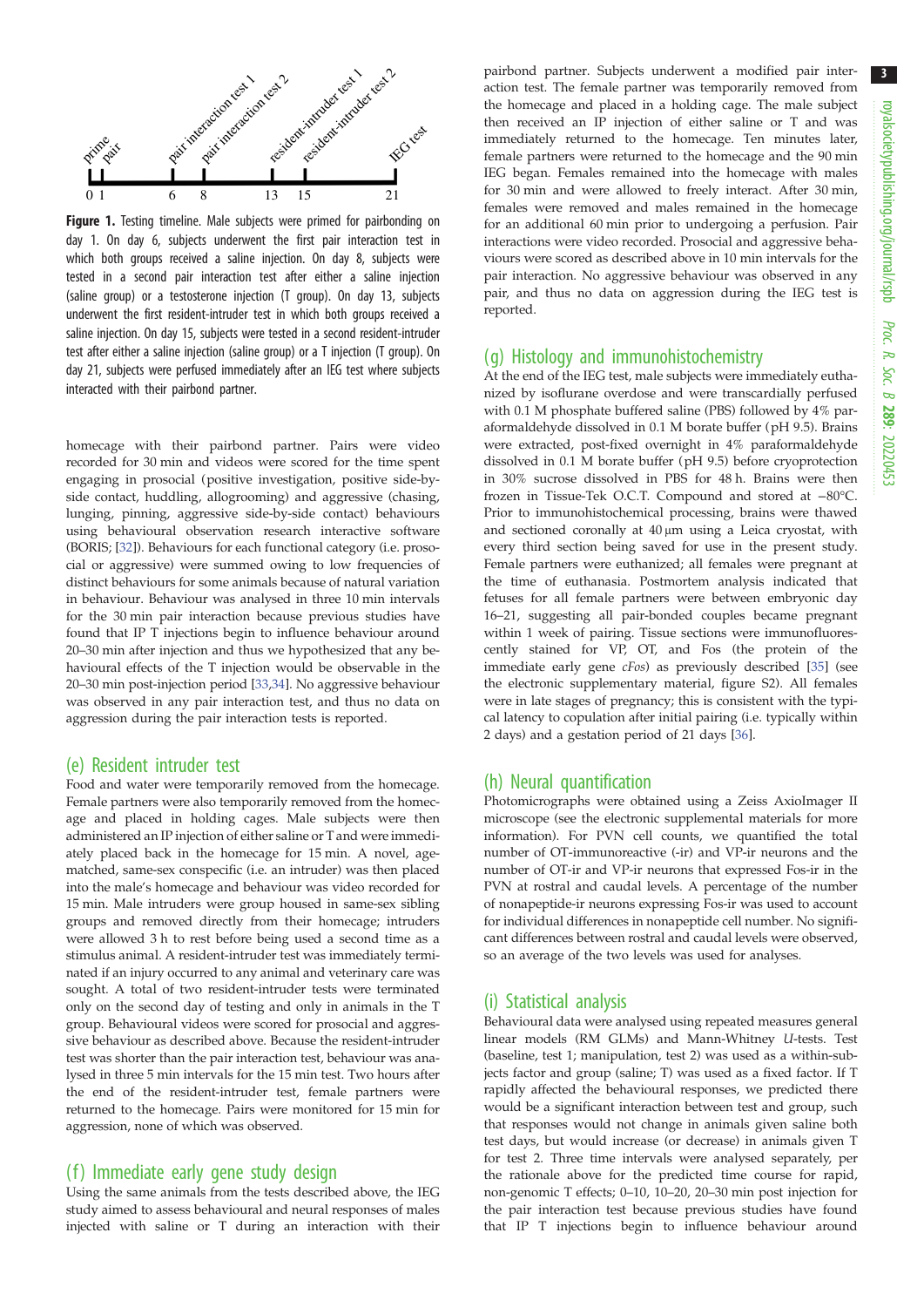20–30 min after injection via non-genomic mechanisms [\[33,34\]](#page-9-0). Resident-intruder tests were limited to 15 min to avoid injury, so they were broken down into three 5 min intervals. For consistency of T effects on behaviour across behavioural tests, we also combined the last two 5 min intervals for analysis because together this period reflected 20–30 min post-injection when rapid T effects are expected to occur. Analysis of behaviour in the IEG test used an RM GLM with group as a fixed betweensubjects factor and time interval as a within-subjects factor; because there can be only one behaviour test in an IEG design, analysing the time intervals of the single test aimed to capture increases or decreases in prosocial behaviour associated with a T injection. All post-hoc pairwise comparisons were adjusted using the Sidak correction. All data were analysed using SPSS 27 (IBM Analytics, USA) and graphs were made using PRISM 8 (GraphPad, USA).

### 3. Results

## (a) Testosterone increases prosocial behaviour during a pair interaction

An RM GLM with group as a fixed between-subject factor and test (i.e. pair interaction test 1 or pair interaction test 2) as a within-subjects factor revealed no main effects or significant interactions for the 0–10 min and 10–20 min intervals (all  $p > 0.40$ ). However, as predicted we did find a significant interaction of group X test for the 20–30 min interval  $(F_{1,12} = 11.42; p < 0.01)$ . Sidak-corrected *post-hoc* comparisons showed that within the saline group prosocial behaviour did not differ between tests 1 and 2 ( $p = 0.94$ ; [figure 2](#page-4-0)*a*), but within the T group prosocial behaviour was significantly higher in test 2 following a T injection ( $p < 0.01$ ; [figure 2](#page-4-0)b). Further, prosocial behaviour for test 1 did not significantly differ between the two groups when both groups had been injected with saline ( $p = 0.82$ ; [figure 2](#page-4-0)c), but did differ for test 2, such that T-injected males spent significantly more time engaging in prosocial behaviour compared to saline-injected males ( $p < 0.01$ ; [figure 2](#page-4-0)d).

## (b) Testosterone decreases prosocial behaviour in a resident-intruder assay

An RM GLM with group as a fixed between-subject factor and test (i.e. resident-intruder test 1 or resident-intruder test 2) as a within-subjects factor revealed no main effects or significant interactions for the 0–5 min interval (all  $p > 0.08$ ). However, we did find a significant interaction of group X test for the 5–10 min  $(F_{1,10} = 20.58; p < 0.01)$  and 10–15 min  $(F_{1,10} = 6.17;$  $p = 0.03$ ) intervals. For consistency in behavioural windows examined across tests, we also analysed the last two intervals combined to capture the 20–30 min time period post-injection, which likewise yielded a significant interaction of group X test ( $F_{1,10}$  = 13.19;  $p$  < 0.01). Sidak-corrected *post-hoc* comparisons showed that within the saline group prosocial behaviour did not differ between tests 1 and 2 ( $p = 0.74$ ; [figure 3](#page-5-0)a), but within the T group prosocial behaviour was significantly lower in test 2 following a T injection ( $p < 0.01$ ; [figure 3](#page-5-0)b). Additionally, for test 1, T-injected males exhibited significantly more prosocial behaviour than saline-injected males ( $p < 0.01$ ; [figure 3](#page-5-0)c), whereas prosocial behaviour did not differ between groups in test 2 ( $p = 0.64$ ; [figure 3](#page-5-0)d). Two subjects lack data for test 2 because the stimulus animals sustained a minor injury

and the resident-intruder tests were immediately terminated (datapoints are highlighted in red). Notably, tests were only terminated for subjects in the T group for test 2. Because analyses used a repeated-measures design, these two animals were dropped from the analysis owing to a lack of data for test 2.

To better understand the potential influence of T on prosocial behaviour in the resident-intruder assay, which was complicated by the carryover effect of T that results in starting group differences, we examined the progression of prosocial behaviour within the resident-intruder test. Regardless of manipulation, prosocial behaviour exhibited by a resident gerbil decreased during the resident-intruder test over time, probably owing to the animal calibrating to the experience of having an intruder in their homecage that is not leaving their territory. We refer to this natural decrease in prosocial behaviour within a test as a magnitude of change. To determine whether the magnitude of the decrease in prosocial behaviour within a test was different between test 1 and test 2, and therefore may have been enhanced by a T injection, we compared the magnitude of the decrease, operationally defined as prosocial behaviour in the first 5 min of the test minus the last 5 min of the test. We predicted the magnitude would be greatest for test 2 after T injections if T hastened the decline; thus, even though animals that had previously been injected with T started with higher levels of prosocial responses for test 1, when all animals were injected with saline, the rate of decline would be faster during test 2, after T injections. An RM GLM with group as a fixed factor and difference score as a within-subjects factor revealed a significant interaction of group *X* difference score  $(F_{1,10} = 5.34;$  $p = 0.04$ ). As predicted, T group males exhibited a significantly greater magnitude in the decrease in prosocial behaviour from the beginning of the test to the end of the test in test 2 (i.e. after a T injection) compared to test 1 ( $p = 0.04$ ; [figure 3](#page-5-0)f). The difference scores for test 1 and test 2 were not significantly different for the saline group males ( $p = 0.46$ ; [figure 3](#page-5-0)e). Therefore, there was a greater magnitude of within-test change in prosocial behaviour between test 1 and test 2 only for T group males.

An RM GLM revealed no main effects or significant interactions for aggression at any 5 min interval, including the last two 5 min intervals combined (all  $p > 0.07$ ; electronic supplementary material, figure S3).

## (c) Testosterone increases paraventricular nucleus of the hypothalamus oxytocin neural responses during a pair interaction

A Mann-Whitney U-test revealed a significant difference in PVN OT-Fos colocalization, with males that received a T injection exhibiting a higher percentage of colocalized cells compared to males that received a saline injection  $(z = -2.24; p = 0.03;$  [figure 4](#page-6-0)a). However, we observed no significant difference between groups for PVN VP-Fos colocalization ( $z = -0.19$ ;  $p = 0.85$ ; [figure 4](#page-6-0)b).

Because an IEG test cannot include repeated tests of the same subject to control for individual differences in behaviour, we compared time intervals from the interactions within each subject to see if behaviour increased across the time points in T-injected animals consistent with the time course established in the first round of pair interaction testing. An RM GLM with group as a fixed factor and time interval as a within-subjects factor yielded a significant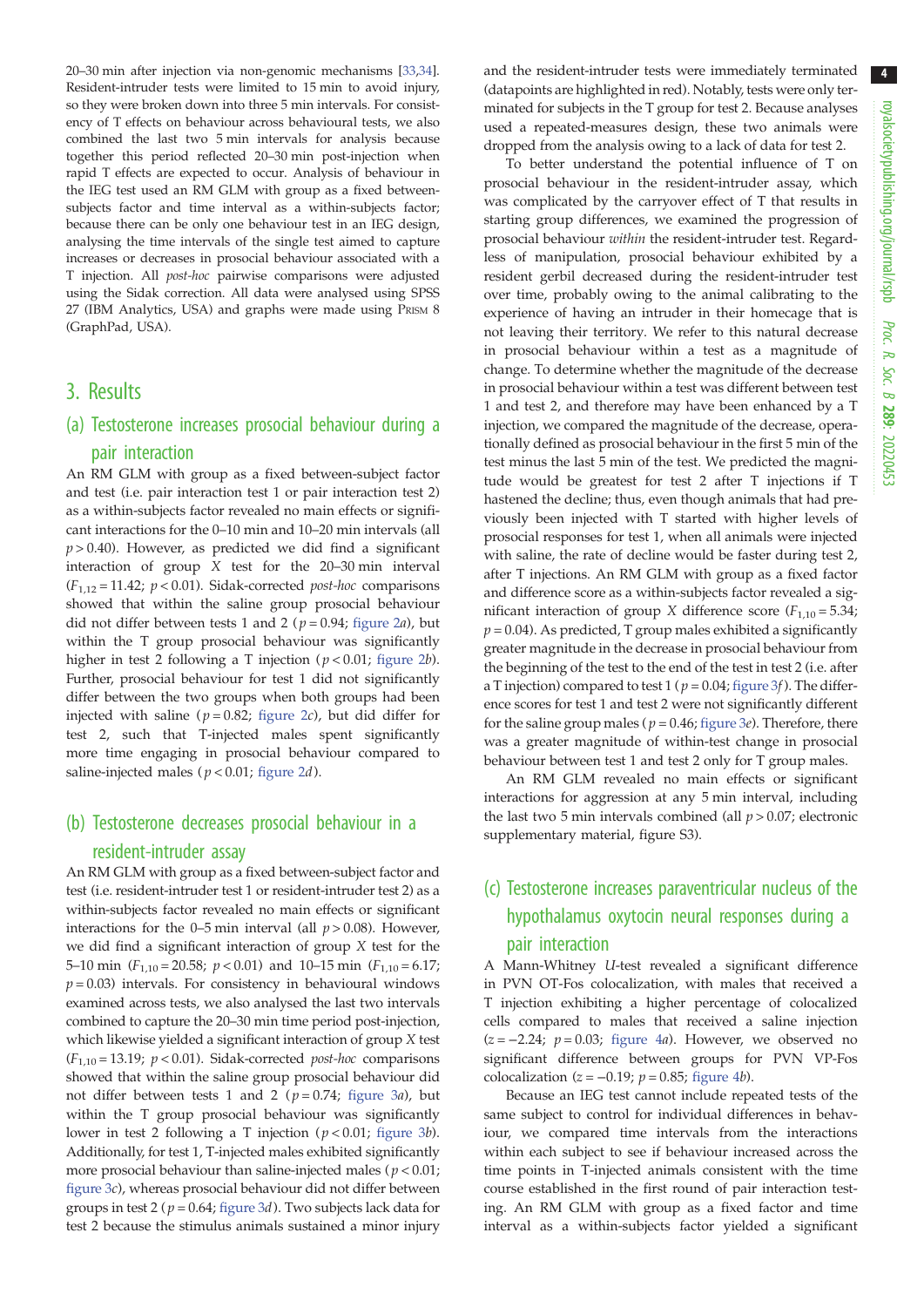<span id="page-4-0"></span>

Figure 2. Pair interaction test. (a) Males in the saline group show no difference in prosocial behaviour from test 1 to test 2. (b) Males in the testosterone (T) group show an increase in prosocial behaviour from test 1 to test 2 after receiving a T injection. (c) For test 1, the amount of prosocial behaviour exhibited by the saline and T groups did not differ. (d) For test 2, males in the T group were significantly more prosocial than males in the saline group. An asterisk indicates statistical significance ( $p < 0.05$ ).

interaction of group X time interval  $(F_{1,12} = 8.68; p = 0.01)$ . Sidak-corrected post-hoc pairwise comparisons showed that within the saline group prosocial behaviour did not differ between the 10–20 min and 20–30 min post-injection time intervals ( $p = 0.24$ ; [figure 4](#page-6-0)c), however, within the T group prosocial behaviour increased over time  $(p=0.01;$ [figure 4](#page-6-0)d). We observed no between-group differences at either time interval (all  $p > 0.31$ ).

## 4. Discussion

Our findings demonstrate that T can, within 30 min, increase prosocial behaviour in a positively valenced social context (e.g. interacting with a pairbond partner). Further, those effects persist over time, in what appears to be a carryover effect, leading to initial elevations of prosocial responses towards an intruder on subsequent tests. At that time, our data suggest that T may again adjust social responses to the new social context by rapidly decreasing prosocial behaviours, although the starting differences in prosociality at the onset of those tests make that conclusion tentative (see further discussion below). Thus, acute elevations of T can rapidly increase and decrease prosocial responses, depending on social context, through a presumed non-genomic mechanism, as well as produce lasting increases, potentially through genomic mechanisms and/or as a consequence of the initial elevations of positive social interactions. We also found that

T rapidly increased prosocial behaviour within the same time frame in the IEG test and that PVN OT neural responses, but not VP responses, were greater in the T-injected animals compared to the saline-injected animals. Together, these results indicate that T can rapidly enhance context-appropriate behaviour and may do so via influences on OT circuitry that enhances attention to salient social cues. Further, T primes animals for future social encounters that would typically be expected based on current social contexts.

## (a) Testosterone facilitates context-appropriate behaviour

Most studies examining the role of T on social behaviour examine anti-social behaviours associated with the Challenge Hypothesis (i.e. rapid T responses facilitate aggressive responses to a challenge) and the Biosocial Model of Status (i.e. T advances social status by promoting aggression, lack of empathy and selfishness) [[37](#page-9-0)–[40](#page-9-0)]. Although studies in non-human animals overwhelmingly examine overt aggression, studies in humans typically do not, and instead examine more nuanced aspects of social interactions or indirect measures of aggression. Such human studies, which thus move beyond simple measures of overt aggression, have begun to suggest that T may not only promote aggressive responses but also foster prosocial behaviours, particularly when there is an advantage of gaining social status. For example, recent studies have demonstrated that T increases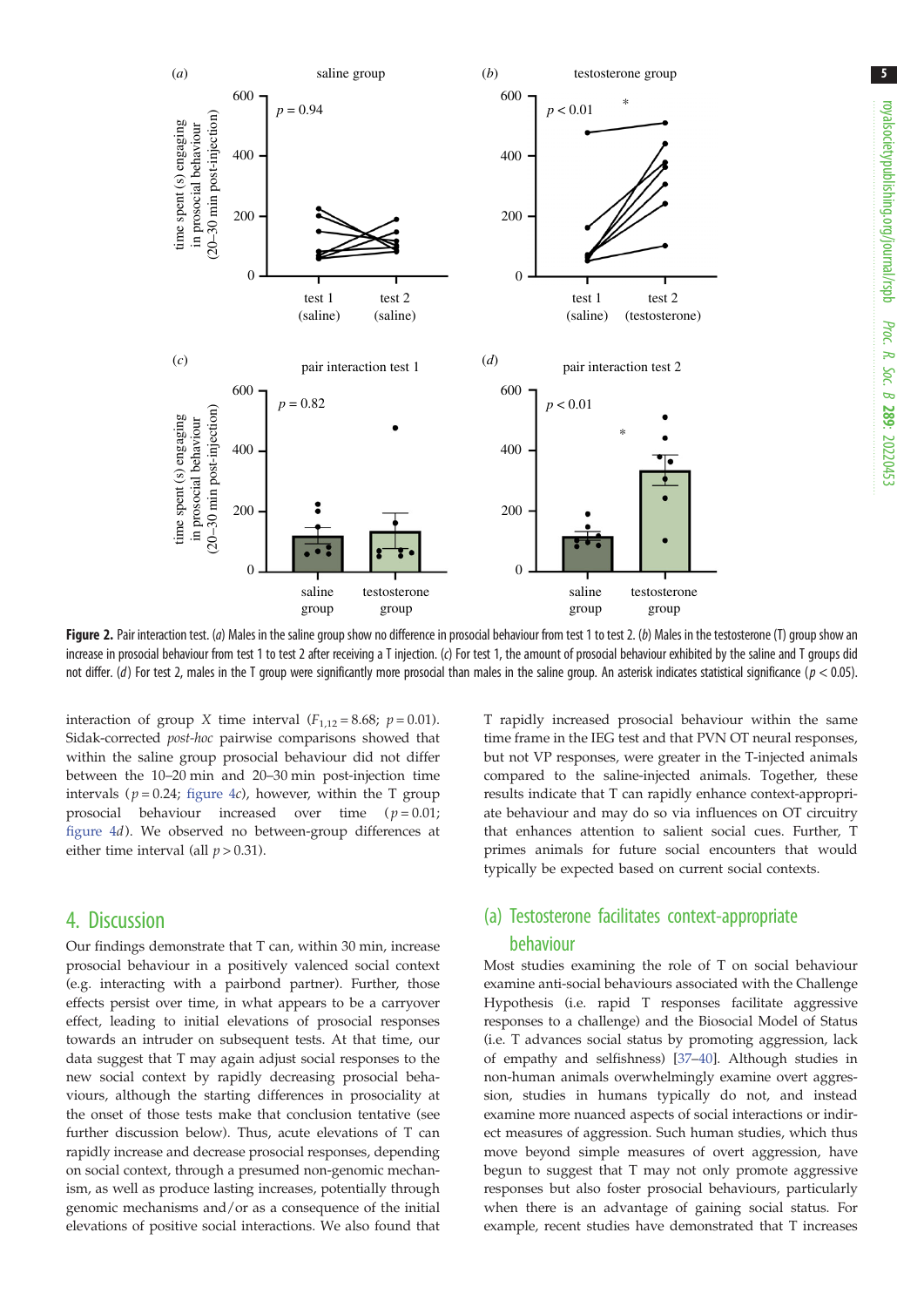<span id="page-5-0"></span>

Figure 3. Resident-intruder test. (a) Males in the saline group show no difference in prosocial behaviour from test 1 to test 2. (b) Males in the testosterone (T) group show a decrease in prosocial behaviour from test 1 to test 2 after receiving a T injection. (c) For test 1, males in the T group were significantly more prosocial than males in the saline group. (d) For test 2, prosocial behaviour did not differ between the saline and T groups. (e) The magnitude of the decrease in prosocial behaviour within a resident-intruder test does not significantly differ between tests 1 and 2 in saline males. ( $f$ ) The magnitude of the decrease in prosocial behaviour within a test is significantly greater in test 2 (post T-injection) in T group males. An asterisk indicates statistical significance ( $p < 0.05$ ). (Online version in colour.)

altruistic behaviour when being watched (the audience effect) [\[11\]](#page-8-0) and that higher T levels are associated with higher prosocial conformity after observing a peer act prosocially [[9](#page-8-0)]. Similarly, higher T levels are associated with increased ingroup cooperation during an intergroup competition [\[10](#page-8-0)]. Thus, T is not limited to the promotion of aggressive or antisocial behaviours but can also promote prosocial or altruistic behaviours in appropriate contexts, at least in humans.

We likewise found that T can increase prosocial behaviours during social interactions in a non-human animal. Importantly, the prosocial behaviour towards gerbils' partners that was enhanced by T was not overtly sexual and probably was not related to courtship because we did not observe any copulations and pairbonds were already established. Exogenous T can facilitate copulatory behaviour in male gerbils within 15 min in appropriate contexts (i.e. when a female is in oestrus) [\[41](#page-9-0)], but, in rodents mating typically does not occur when females are pregnant [\[42](#page-9-0)], and all female partners in our study were pregnant at the time of testing. Of course, it remains possible that courtship behaviours such as scent marking or ultrasonic vocalizations, which our experiment was not designed to detect, were exhibited and possibly enhanced by T. Regardless, and further supporting our argument that T promoted nonsexual, prosocial responses, we did not observe any mounting, lordosis or male foot-stomping, which is exhibited when a female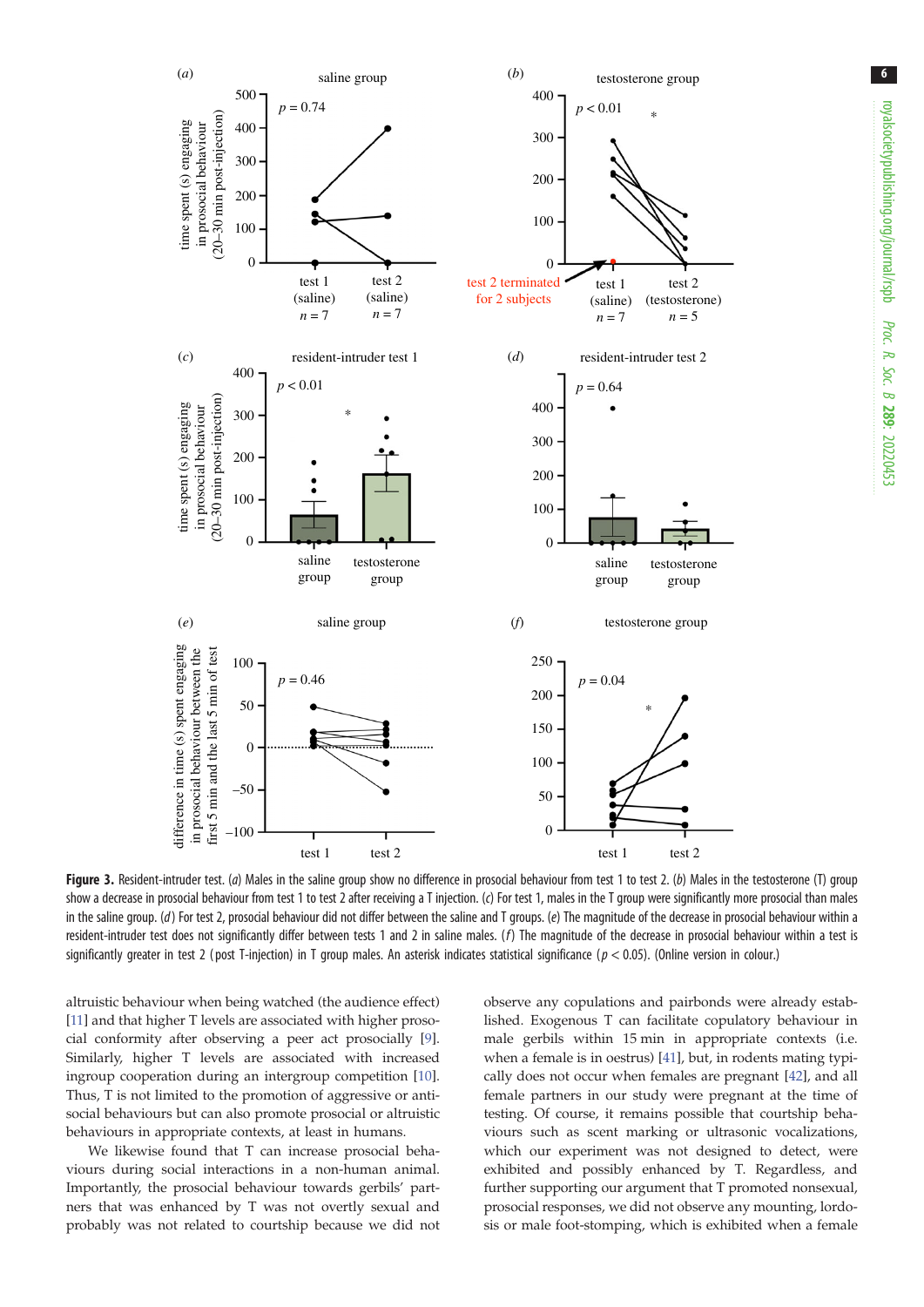<span id="page-6-0"></span>

Figure 4. PVN neural responses and prosocial behaviour in the IEG test. (a) Males in the testosterone (T) group exhibited significantly greater levels of PVN OT-Fos colocalization than males in the saline group. (b) The amount of PVN VP-Fos colocalization did not significantly differ between saline and T groups. (c) Males in the saline group exhibited no change in prosocial behaviour over time during the IEG test. (d) Males in the T group exhibited a significant increase in prosocial behaviour over time in the IEG test. An asterisk indicates statistical significance ( $p < 0.05$ ). (Online version in colour.)

gerbil is sexually receptive [[43\]](#page-9-0). Thus, the increase in prosocial behaviour observed probably reflected pair maintenance behaviours critical for future reproductive success. Mechanistically, T may do this by amplifying the social cues used to assess social context and/or enhancing the motivational state most appropriate for a given context, in this case, strengthening an existing pairbond with a partner. Indeed, studies have demonstrated that androgens can rapidly enhance the reinforcing value of contextual stimuli associated with social interactions [[44,45\]](#page-9-0). Consistent with the possibility that T can rapidly adjust internal states that promote alternate behavioural responses in different social contexts, T also appeared to rapidly decreased prosocial responses towards an intruder in the same animals in which it had previously increased prosocial responses towards the partner, though we discuss the limitations for that interpretation below. To our knowledge, this is the first demonstration of pro- and anti-social effects of testosterone in the same individuals tested in different social contexts. Notably, although our measures of aggressive behaviour were not quantitatively significant in the resident-intruder test, tests that required early termination owing to intense aggression only occurred in animals that had received a T injection, suggesting that T may qualitatively enhance aggression in ways that were difficult to detect in our test paradigm. Consistent with that possibility, T elevations have been found to rapidly increase overt aggression and approach responses to intruders that probably reflect increased territorial vigilance in other species [[46](#page-9-0)–[48](#page-9-0)]. It may have been difficult to detect T effects on aggression in our study because aggression

typically increases in monogamous male rodents when their mate becomes pregnant [[49\]](#page-9-0), so levels of aggression, as captured by our dependent variables, may have already been elevated in both groups of our animals, thereby making it difficult to detect extra elevations as a result of our exogenous T administration. Indeed, the increased aggression during a partner's pregnancy may be caused by the increased levels of endogenous T that occur in male gerbils at parturition [[50\]](#page-9-0) and which presumably occurred in males in both groups of animals in our experiment.

Our interpretation that T rapidly decreased prosocial responses towards the intruder must be considered cautiously because of the carryover effects of T on prosocial behaviour in the T group animals. T group males, who previously exhibited an increase in prosocial responses following a T injection in the pair interaction test, exhibited more prosocial behaviour than saline group males in the first resident-intruder test. Thus, the rapid decrease in T group males' prosocial behaviour during the second resident-intruder test, after T injections, could have simply been the result of increased experience in an agonistic context, but which could not be observed in saline group animals because they showed very little prosocial behaviour to begin with. Indeed, in the first resident-intruder test when all subjects received a saline injection, prosocial behaviour decreased from the beginning of the resident-intruder towards the end of the test in all animals, suggesting that experience during the test provides context-relevant information and may drive a decrease in prosocial behaviour. However, we note that of the three animals in the saline group that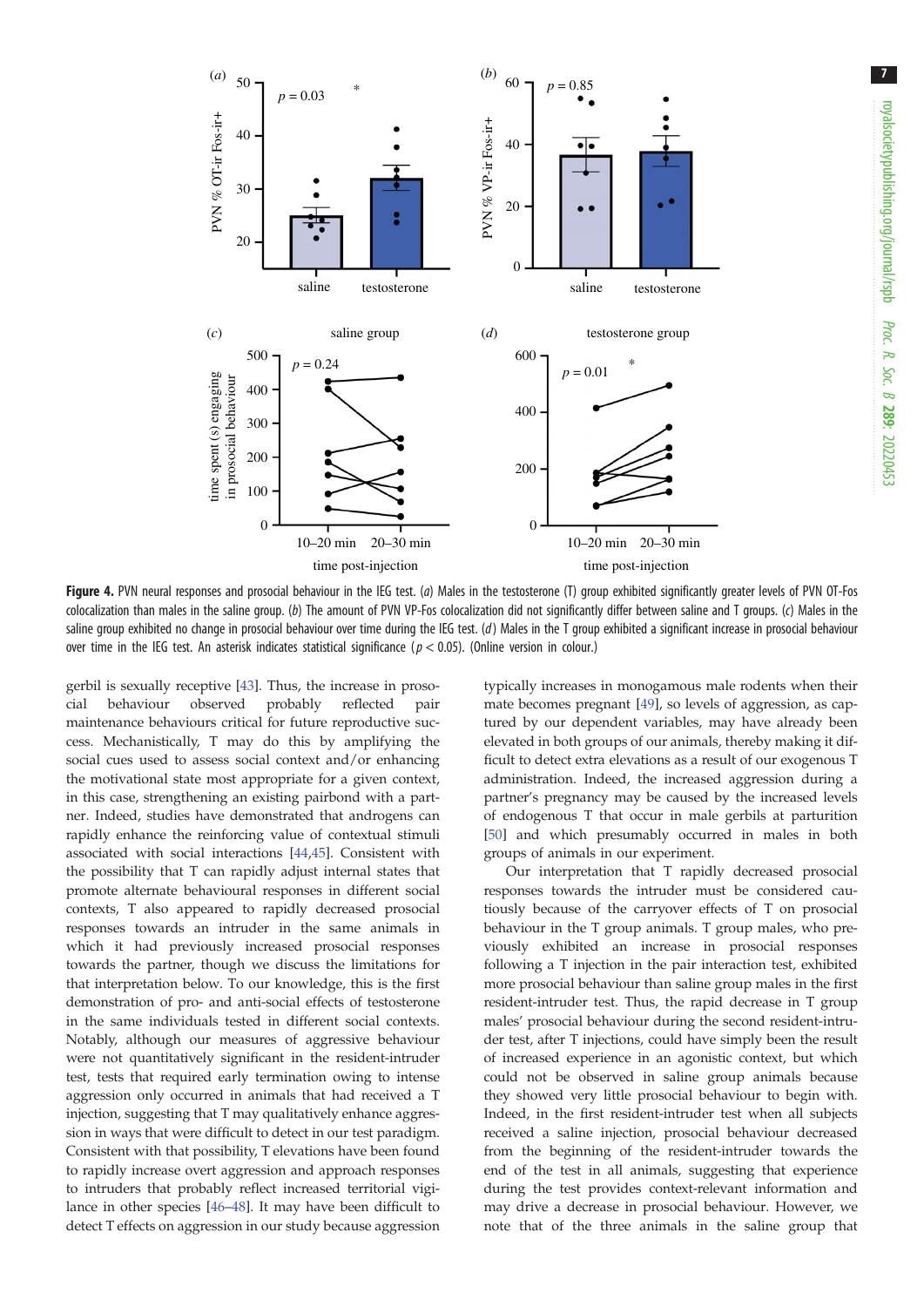began with appreciable amounts of prosocial responses on the first resident-intruder test day, there was not a uniform decrease on the subsequent test day like that observed in all the T-injected animals. Further, and more convincingly, when we compared the magnitude of the prosocial decline during the first resident-intruder test with the magnitude during the second resident-intruder test, we found that the decrease in prosocial behaviour was significantly greater on the second day in animals injected with T, but not in those injected with saline. It is worth considering that the two subjects in the T group that had their test 2 results dropped because of extreme aggression also had very low prosocial behaviour in test 1. This could have led to an overestimation of T's inhibition of prosocial behaviour in test 2 because those animals would have not been able to show a substantial decrease in prosocial behaviour. To address this, we ran follow-up analyses in which we included the two subjects and assigned either a score of 0 s prosocial behaviour during test 2 or a score identical to test 1 (5 and 6 s, respectively). We chose these hypothetical scores because neither animal exhibited any prosocial behaviour during test 2 prior to the aggression that terminated the test. Further, it is highly unlikely that a gerbil would exhibit prosocial behaviour in a resident-intruder context following intense aggression. These analyses still yielded significance on all tests (see the electronic supplementary material, figure S4), and thus it is unlikely that the exclusion of these two subjects biased our findings that T decreased prosocial behaviour during the resident-intruder test. Nonetheless, future tests will still be necessary to verify that T rapidly facilitates shifts from behaviours appropriate to a previous social context towards responses that better match the current context.

In our IEG study, we again found that T rapidly, from the beginning to the end of the test period, increased prosocial responses towards the partner, and that PVN OT neural responses were greater in males that received a T injection prior to the test compared to males that received a saline injection. A recent study demonstrated that PVN OT is recruited to shift female focus to pups for mothers and novice female mice, endowing the pup stimuli with enhanced saliency and enabling social learning of maternal behaviour for the novice females [\[51](#page-9-0)]. This study shows that PVN OT aids in social transmission of context-appropriate behaviour, supporting the social salience hypothesis of OT. Additionally, in male mice, social exposure induces PVN OT neural activation (assessed via two-photo calcium imaging), suggesting that this cell group may act to convey information about social salience; this study also demonstrated that chemogenetic activation of PVN OT increased social investigation [\[52](#page-9-0)]. In the light of these studies, as well as evidence that neurosteroids can modulate PVN VP and OT release in mammals [\[17](#page-8-0)], it is possible that T rapidly induced context-appropriate social responses in our study by activating OT cells that promote attention to social saliency. However, a limitation of our study is that we cannot know whether the higher PVN OT neural responses in T group males were the result of T directly increasing OT neural activity or a consequence of the increase in prosocial behaviour caused by T. Future studies will aim to disentangle this confound. Further, it is possible that T injections may have long-term effects on nonapeptide neural functioning, and thus the group differences observed were not owing to acute effects of T. This would still be an interesting and novel finding revealing an interaction of steroids and nonapeptides; future studies can be designed to specifically probe this further.

## (b) Genomic and non-genomic testosterone actions on behaviour

Rapid, non-genomic steroid effects on physiology and behaviour have been demonstrated for all major classes of steroids [[53,54\]](#page-9-0). The time course in our study (30 min) within which T-enhanced prosocial behaviour during interactions with a pairbond partner and decreased prosocial responses towards a same-sex intruder is consistent with such a non-genomic mechanism. On the other hand, the prolonged enhancement of prosocial responses that T-injections during the first pairbond test produced on the first resident-intruder test 5 days later, when those animals were only injected with saline, is more consistent with a traditional, transcriptional regulatory mechanism. Similarly, several studies have shown that androgen elevations during social interactions can prime future behaviour [[47,55](#page-9-0)–[57\]](#page-9-0). For example, California mice that win a fight exhibit elevated levels of T and subsequently have an enhanced ability to win future fights [[57\]](#page-9-0), an effect that depends upon an interaction of the increased T and the experience of winning the initial fight. We cannot yet say whether the T injections prior to the initial pair interaction test were solely responsible for the carryover effect on the first day of the resident-intruder test, potentially via a transcriptional regulatory mechanism, or whether, as for the 'winner effect,' the prolonged effect was the result of an interaction between the T elevations and the increased prosocial interactions with their partners during the test. Indeed, T can rapidly increase reinforcement mechanisms that result in prolonged place preferences [\[45,58](#page-9-0)], so T could have increased the rewarding aspects of the initial social interactions in the partner interaction test and, as a result, increased the tendency to act prosocially on the subsequent resident-intruder test, at least initially. It also remains possible that it was simply the T-induced elevations of prosocial responses themselves in the second pair interaction test that produced the starting differences on the first day of the intruder test, in which case it would reflect a mechanism through which T shapes future social behaviours indirectly by modifying the immediate social experiences, which then induce the lasting changes in behaviour. If T did play a direct role, it would indicate that while rapid T mechanisms are critical for matching behaviour to current social context, delayed, presumably genomic mechanisms prime animals for future interactions—in this case and presumably in natural contexts, for future interactions with their pairbonded mate. However, the carryover effect on prosociality in our study persisted even in a resident-intruder test—an inherently different social context than the pair interaction test and one that, in nature, would be less likely to occur than would another interaction with their mate. Yet, upon another injection of T (i.e. resident-intruder test 2), prosocial behaviour rapidly decreased, more quickly than it did during the first day of the resident-intruder test when only saline was administered, suggesting that rapid, non-genomic effects of T corrected a priming error induced by presumed genomic effects of our initial T-injections. Mechanisms that allow T to rapidly adjust behaviour to match affiliative and agonistic contexts are probably operative in nature given that pair bonding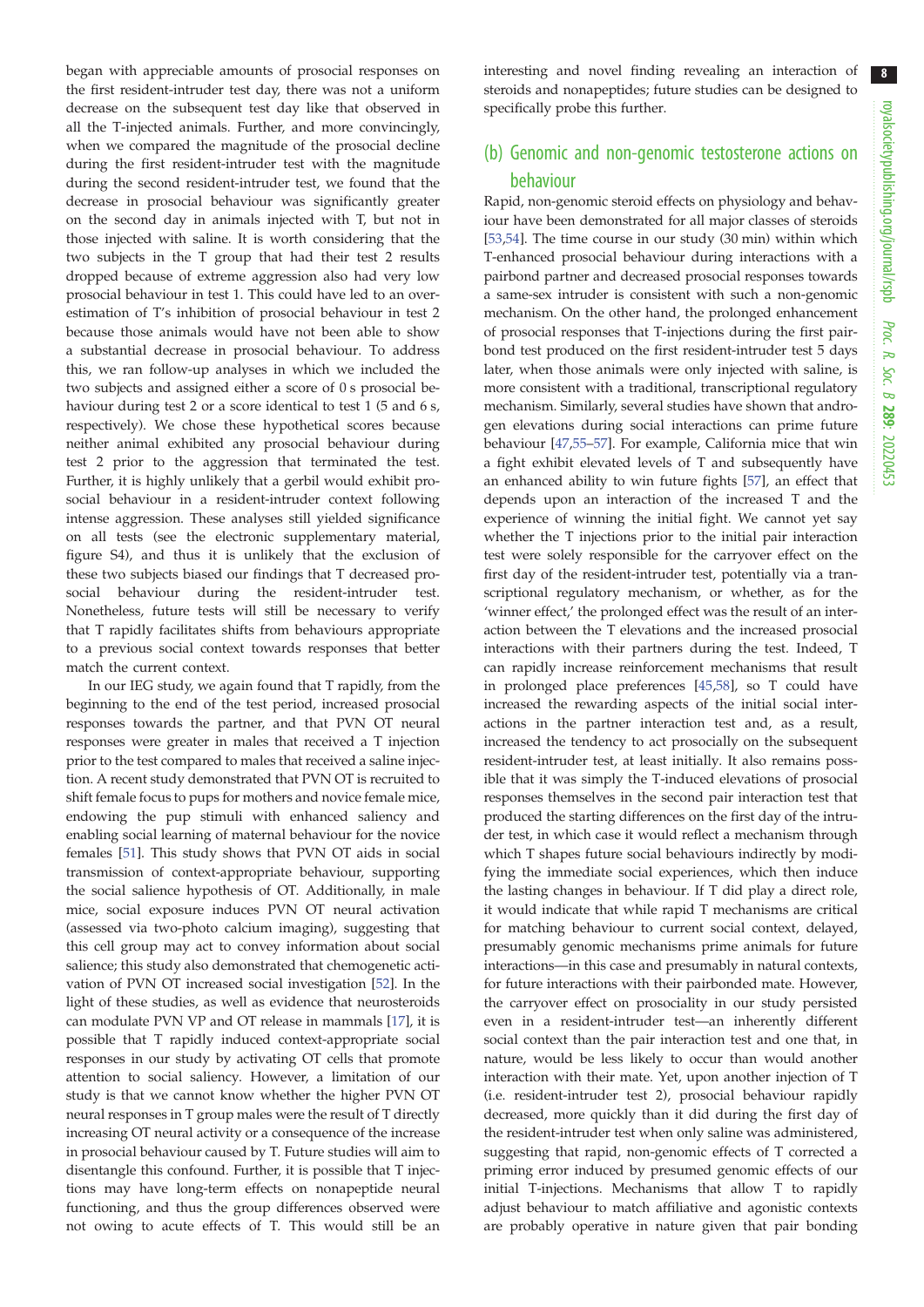<span id="page-8-0"></span>and aggressive interactions both increase levels of T in this species [\[30](#page-9-0)]. Together, these findings suggest that acute fluctuations of T, and perhaps other steroids, can promote flexible behavioural responses by titrating genomic and non-genomic mechanisms, allowing an animal to prepare for predicable future interactions, yet with the ability to adjust rapidly when less predictable social experiences occur. Future studies aim to determine whether these effects depend on direct androgen receptor activation or on oestrogen receptor activation following its local conversion to oestradiol, and whether the rapid and prolonged influences on prosocial responses depend on the same or different receptor mechanisms.

Here we showed that T promotes prosocial, but not overtly sexual behaviours in gerbils, contributing to a growing body of studies demonstrating that T can facilitate nonaggressive/selfish behaviours that are not directly related to sexual performance. Because T rapidly increased prosocial behaviour with a pairbond partner but decreased prosocial responses towards an intruder, our results also illustrate how T can promote pro- and anti-social responses in the same individuals, depending on social context and through presumed non-genomic mechanisms. Additionally, we show that T can prime future prosocial responses through persistent, presumably non-genomic mechanisms, but that this effect can be rapidly over-ridden by further elevations of T in the new context, suggesting a balance of genomic and non-genomic T-influences on behaviour. Finally, our results suggest that T may interact with the OT system to influence social behaviour and/or enhance social saliency. Future causal studies will be needed to determine whether a mechanism by which steroids modulate complex social behaviour is via regulation of the nonapeptide system.

Ethics. All procedures were approved by the Institutional Animal Care and Use Committee of Emory University (Protocol 202000131).

Data accessibility. The data associated with this paper are available on Dryad: <https://doi.org/10.5061/dryad.4tmpg4fch> [[59\]](#page-9-0).

The data are provided in the electronic supplementary material [\[60](#page-9-0)].

Authors' contributions. A.M.K.: conceptualization, data curation, formal analysis, methodology, project administration, funding acquisition, supervision, writing—original draft; J.A.G.: investigation, methodology; R.R.T.: conceptualization, funding acquisition, methodology, writing—review and editing.

All authors gave final approval for publication and agreed to be held accountable for the work performed therein.

Conflict of interest declaration. The authors declare no competing interests. Funding. This work was supported by the National Science Foundation (National Science Foundation Award no. 1656596 to R.R.T.).

Acknowledgements. We thank Zia Huballah for assistance with scoring behavioural videos.

## **References**

- Kelly AM, Vitousek MN. 2017 Dynamic modulation of sociality and aggression: an examination of plasticity within endocrine and neuroendocrine systems. Phil. Trans. R. Soc. B 372, 20160243. [\(doi:10.1098/rstb.2016.0243\)](http://dx.doi.org/10.1098/rstb.2016.0243)
- 2. Frye CA. 2009 Neurosteroids' effects and mechanisms for social, cognitive, emotional, and physical functions. Psychoneuroendocrinol 34(Suppl 1), S143–S161. [\(doi:10.1016/j.psyneuen.2009.07.005](http://dx.doi.org/10.1016/j.psyneuen.2009.07.005))
- 3. Simon NG. 2002 Hormonal processes in the development and expression of aggressive behavior. In Hormones, brain and behavior (eds DW Pfaff, AP Arnold, AM Etgen, SeE Fahrbach, RT Rubin), pp. 339–392. New York, NY: Academic Press.
- Remage-Healey L. 2014 Frank Beach Award Winner: Steroids as neuromodulators of brain circuits and behavior. Horm. Behav. 66, 552–560. ([doi:10.1016/](http://dx.doi.org/10.1016/j.yhbeh.2014.07.014) [j.yhbeh.2014.07.014\)](http://dx.doi.org/10.1016/j.yhbeh.2014.07.014)
- Soma KK. 2006 Testosterone and aggression: Berthold, birds and beyond. J. Neuroendocrinol. 18, 543–551. ([doi:10.1111/j.1365-2826.2006.](http://dx.doi.org/10.1111/j.1365-2826.2006.01440.x) [01440.x\)](http://dx.doi.org/10.1111/j.1365-2826.2006.01440.x)
- 6. Gleason ED, Fuxjager MJ, Oyegbile TO, Marler CA. 2009 Testosterone release and social context: when it occurs and why. Front Neuroendocrinol. 30, 460–469. ([doi:10.1016/j.yfrne.2009.04.009](http://dx.doi.org/10.1016/j.yfrne.2009.04.009))
- 7. Cornil CA, Taziaux M, Baillien M, Ball GF, Balthazart J. 2006 Rapid effects of aromatase inhibition on male reproductive behaviors in Japanese quail. Horm. Behav. 49, 45–67. ([doi:10.1016/j.yhbeh.](http://dx.doi.org/10.1016/j.yhbeh.2005.05.003) [2005.05.003\)](http://dx.doi.org/10.1016/j.yhbeh.2005.05.003)
- 8. Lord LD, Bond J, Thompson RR. 2009 Rapid steroid influences on visually guided sexual behavior in

male goldfish. Horm. Behav. 56, 519–526. [\(doi:10.](http://dx.doi.org/10.1016/j.yhbeh.2009.09.002) [1016/j.yhbeh.2009.09.002\)](http://dx.doi.org/10.1016/j.yhbeh.2009.09.002)

- 9. Duell N, van Hoorn J, McCormick EM, Prinstein MJ, Telzer EH. 2021 Hormonal and neural correlates of prosocial conformity in adolescents. Dev. Cogn. Neurosci. 48, 100936. [\(doi:10.1016/j.dcn.2021.](http://dx.doi.org/10.1016/j.dcn.2021.100936) [100936](http://dx.doi.org/10.1016/j.dcn.2021.100936))
- 10. Reimers L, Diekhof EK. 2015 Testosterone is associated with cooperation during intergroup competition by enhancing parochial altruism. Front. Neurosci. 9, 183. [\(doi:10.3389/fnins.](http://dx.doi.org/10.3389/fnins.2015.00183) [2015.00183\)](http://dx.doi.org/10.3389/fnins.2015.00183)
- 11. Wu Y, Zhang Y, Ou J, Hu Y, Zilioli S. 2020 Exogenous testosterone increases the audience effect in healthy males: evidence for the social status hypothesis. Proc. R. Soc. B 287, 20200976. [\(doi:10.1098/rspb.2020.0976\)](https://doi.org/10.1098/rspb.2020.0976)
- 12. Goodson JL, Thompson RR. 2010 Nonapeptide mechanisms of social cognition, behavior and species-specific social systems. Curr. Opin Neurobiol. 20, 784–794. ([doi:10.1016/j.conb.2010.08.020](http://dx.doi.org/10.1016/j.conb.2010.08.020))
- 13. Stoop R. 2012 Neuromodulation by oxytocin and vasopressin. Neuron 76, 142–159. ([doi:10.1016/j.](http://dx.doi.org/10.1016/j.neuron.2012.09.025) [neuron.2012.09.025\)](http://dx.doi.org/10.1016/j.neuron.2012.09.025)
- 14. Landgraf R, Neumann ID. 2004 Vasopressin and oxytocin release within the brain: a dynamic concept of multiple and variable modes of neuropeptide communication. Front Neuroendocrinol. 25, 150–176. [\(doi:10.1016/j.yfrne.](http://dx.doi.org/10.1016/j.yfrne.2004.05.001) [2004.05.001\)](http://dx.doi.org/10.1016/j.yfrne.2004.05.001)
- 15. Shamay-Tsoory SG, Abu-akel A. 2015 The social salience hypothesis of oxytocin. Biol. Psychiatry 79, 194–202. ([doi:10.1016/j.biopsych.2015.07.020\)](http://dx.doi.org/10.1016/j.biopsych.2015.07.020)
- 16. Do Rego JL, Seong JY, Burel D, Leprince J, Luu-The V, Tsutsui K, Tonon MC, Pelletier G, Vaudry H. 2009 Neurosteroid biosynthesis: enzymatic pathways and neuroendocrine regulation by neurotransmitters and neuropeptides. Front Neuroendocrinol. 30, 259–301. ([doi:10.1016/j.yfrne.2009.05.006](http://dx.doi.org/10.1016/j.yfrne.2009.05.006))
- 17. Widmer H, Ludwig M, Bancel F, Leng G, Dayanithi G. 2003 Neurosteroid regulation of oxytocin and vasopressin release from the rat supraoptic nucleus. J. Physiol. 548, 233–244. ([doi:10.1113/jphysiol.](http://dx.doi.org/10.1113/jphysiol.2002.036863) [2002.036863](http://dx.doi.org/10.1113/jphysiol.2002.036863))
- 18. Caldwell HK. 2017 Oxytocin and vasopressin: powerful regulators of social behavior. Neuroscientist 23, 517–528. ([doi:10.1177/1073858417708284](https://doi.org/10.1177/1073858417708284))
- 19. De Vries GJ. 2004 Minireview: sex differences in adult and developing brains: compensation, compensation, compensation. Endocrinology 145, 1063–1068. [\(doi:10.1210/en.2003-1504\)](http://dx.doi.org/10.1210/en.2003-1504)
- 20. DeLeon KR, Grimes JM, Melloni Jr RH. 2002 Repeated anabolic-androgenic steroid treatment during adolescence increases vasopressin V(1A) receptor binding in Syrian hamsters: correlation with offensive aggression. Horm. Behav. 42, 182–191. [\(doi:10.1006/hbeh.2002.1802](http://dx.doi.org/10.1006/hbeh.2002.1802))
- 21. Agren G. 1976 Social and territorial behaviour in the mongolian gerbil (Meriones unguiculatus) under seminatural conditions. Bio. Behav. 1, 267–285.
- 22. Deng K, Liu W, Wang D. 2017 Inter-group associations in Mongolian gerbils: quantitative evidence from social network analysis. Integr. Zool. 12, 446–456. ([doi:10.1111/1749-4877.12272](http://dx.doi.org/10.1111/1749-4877.12272))
- 23. Gromov VS. 2008 Interactions of partners in family pairs, care of the offspring, and the role of tactile